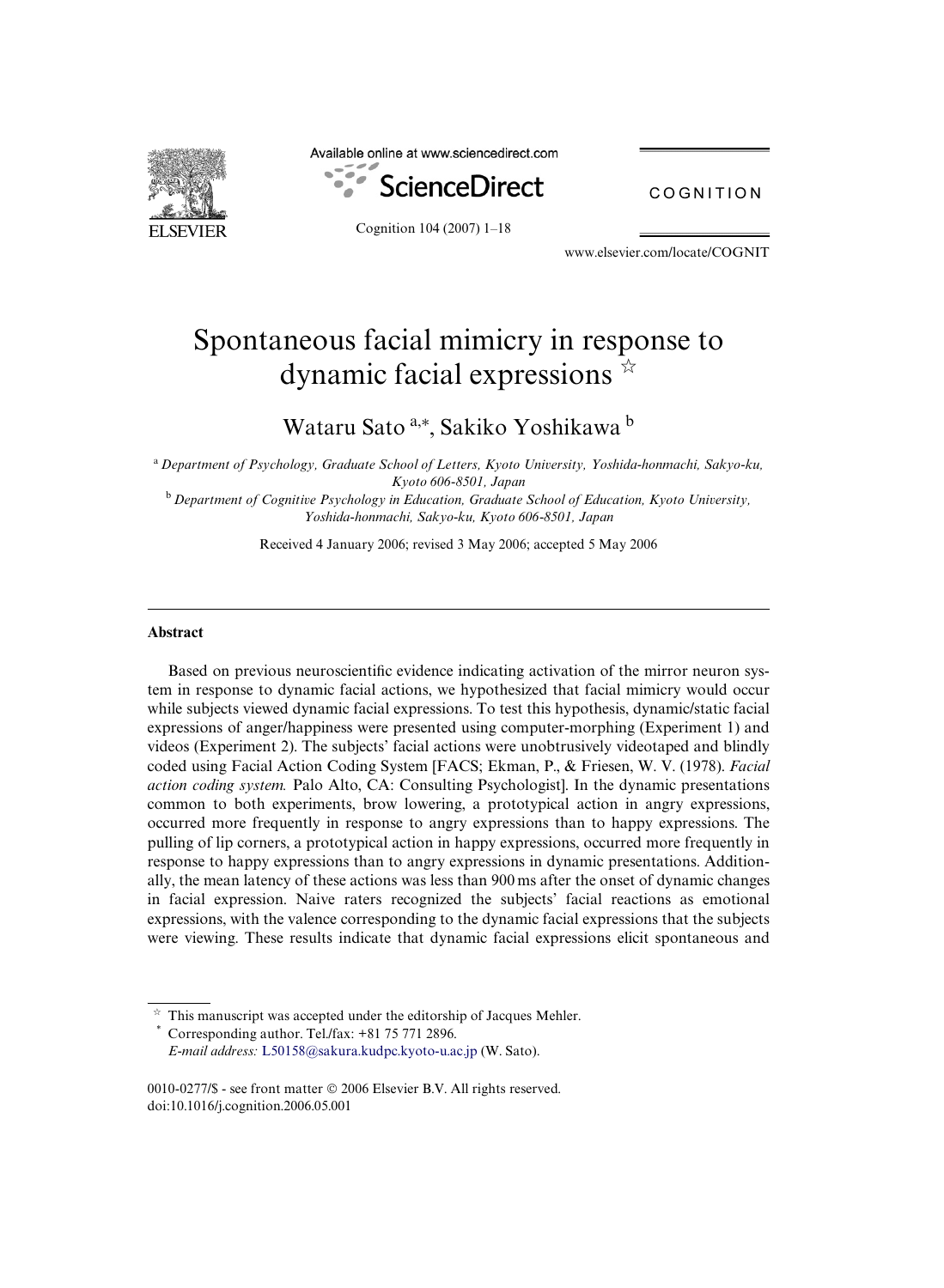rapid facial mimicry, which functions both as a form of intra-individual processing and as inter-individual communication. © 2006 Elsevier B.V. All rights reserved.

*Keywords:* Facial mimicry; Dynamic facial expressions; Mirror neuron

#### **1. Introduction**

Communication through facial expressions of emotion plays an important role in social coordination ([Keltner & Kring, 1998](#page-16-0)). Through the evolutionary process, facial expressions would have helped humans take collective actions during danger and forming intimate relationships with other individuals. Consistent with this idea, psychophysiological studies using facial electromyography (EMG) indicate that facial expressions elicit facial muscular activity congruent with the presented facial expressions. For example, [Dimberg \(1982\)](#page-16-1) showed that mere photographic presentations of angry and happy facial expressions induced spontaneous corrugator supercilii muscle activity (brow lowering actions, prototypical in angry facial expressions) and zygomatic major muscle activity (lip corner pulling actions, prototypical in happy facial expressions), respectively. This facial muscular activity may be interpretable as mimicking behavior or "facial mimicry" ([Hess, Philippot, & Blairy, 1999\)](#page-16-2). [Dimberg, Thunberg, and Elmehed \(2000\)](#page-16-3) reported that facial EMG activity occurred even without awareness of the specific facial expression, confirming the spontaneous nature of the responses. This facial reaction occurs rapidly; [Dimberg and Thunberg](#page-16-4) [\(1998\)](#page-16-4) showed that facial EMG activity occurred after only 500 ms of exposure to the facial pictures. These data imply that facial muscle activity that may relate to facial mimicry occurs spontaneously and rapidly in response to facial expressions.

However, there is little evidence as to whether the facial muscle activity revealed by EMG recordings is externally visible as facial mimicry. This point is crucial because if overt facial mimicking occurs when perceiving facial expressions of emotion, then this facial motor activity could function not only in intra-individual processing, such as empathic understanding, but also in inter-individual communication. Although developmental studies have demonstrated that neonates exhibit overt facial mimicry of adult facial expressions [\(Meltzo](#page-16-5)ff  $&$  Moore, 1977; Field, Woodson, [Greenberg, & Cohen, 1982\)](#page-16-5), the visibility of facial activity has not been explicitly measured in EMG studies with adult subjects. As these facial EMG amplitude changes are very subtle (a few microvolts), facial muscle activities may not be visible (cf. [Cacioppo, Petty, Losch, & Kim, 1986](#page-16-6)).

With regard to the mechanism of facial mimicry, recent neuroscientific evidence provides the clue, pointing to the involvement of motor-related brain areas in social communication. Single-unit recording studies in monkeys have revealed that specific neurons in the ventral premotor cortex (area F5) discharge both when the monkey performs specific hand actions and when it observes experimenters performing similar actions; These neurons have been named "mirror neurons" [\(Gallese, Fadiga,](#page-16-7) [Fogassi, & Rizzolatti, 1996; Rizzolatti, Fadiga, Gallese, & Fogassi, 1996](#page-16-7)). A recent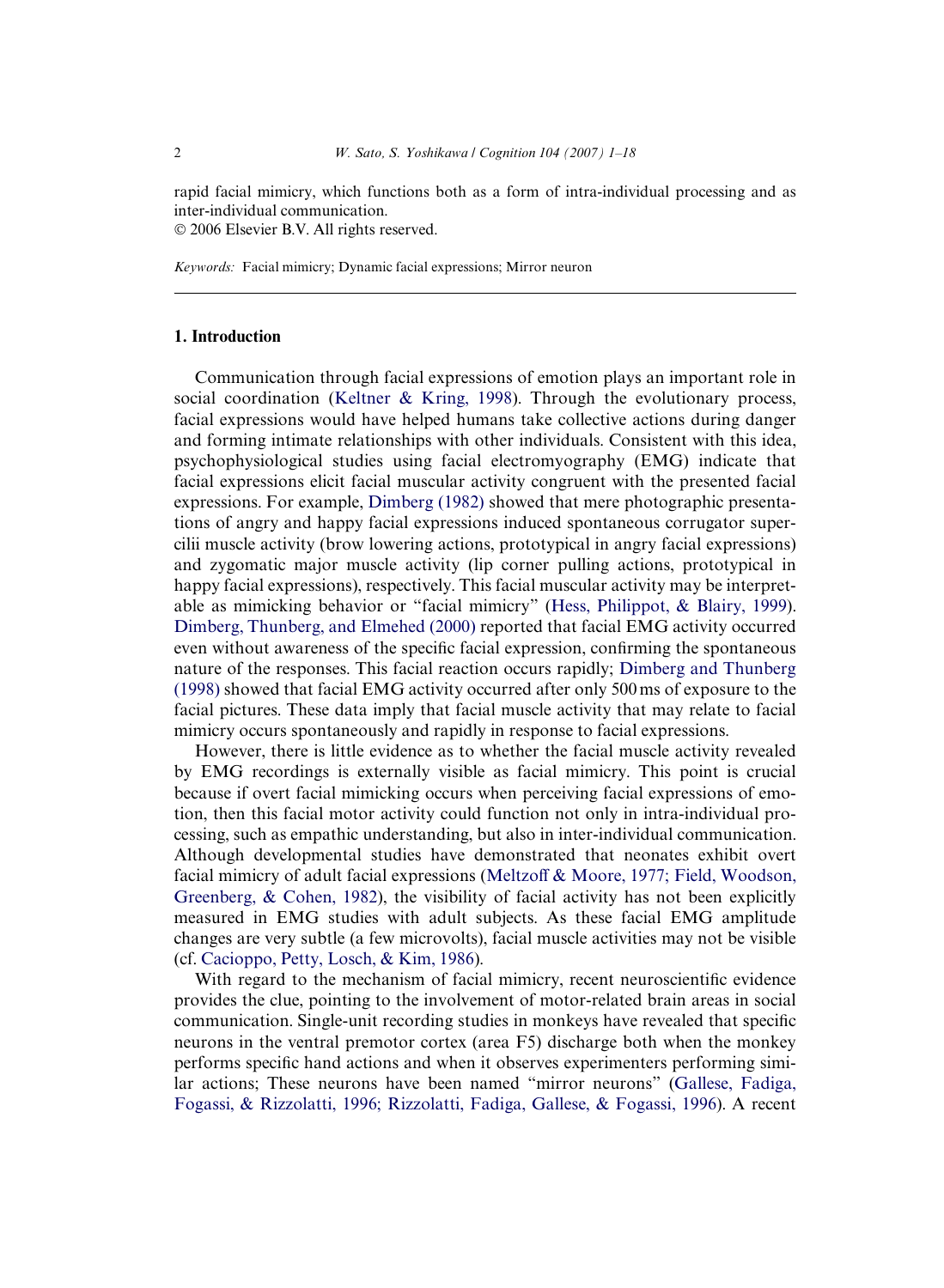study with monkeys revealed that the neurons in this region discharge during the observation of communicative facial actions ([Ferrari, Gallese, Rizzolatti, & Fogassi,](#page-16-8) [2003\)](#page-16-8). Neuroimaging studies have confirmed the existence of the mirror neuron system in humans. Buccino and his colleagues [\(Buccino et al., 2001, 2004](#page-16-9)) showed that observing videotaped mouth actions, as compared to the observation of static faces, activated the ventral premotor area, centered to the pars opercularis of the inferior frontal gyrus of Brodmann area (BA) 44, an area that has been proposed as the human homologue of area F5 [\(Rizzolatti & Arbib, 1998\)](#page-17-0).

A recent neuroimaging study ([Sato, Kochiyama, Yoshikawa, Naito, & Matsumura,](#page-17-1) [2004](#page-17-1)) extended the notion of the mirror neuron system in humans into the processing of facial expressions of emotion. In this study, brain activity in response to dynamic facial expressions of fear and happiness was compared to activity in response to static expressions and dynamic mosaic images. Results revealed that, in addition to areas such as the temporal cortex, the pars opercularis of the inferior frontal gyrus (BA 44), was more active in response to the dynamic facial expressions than it was to both control stimuli that were common to both expressions. This suggests that the mirror neuron system in the ventral premotor cortex may be automatically activated when processing facial expressions of emotion, especially if the expressions are dynamic.

This neuroscientific evidence indicates that the mirror neuron system is specifically involved in the processing of dynamic actions relative to static actions. Such evidence further suggests the possibility that the subtlety of facial reactions indicated in previous facial EMG literature may have been a consequence of using static facial expressions as stimuli in almost all of the studies undertaken to date, with the exception of a few studies such as that conducted by [McHugo, Lanzetta,](#page-16-10) [Sullivan, Masters, and Englis \(1985\).](#page-16-10) We hypothesized that facial mimicry may evidently occur, in the externally visible form, in response to the dynamic facial expressions of emotion.

In the present study, we conducted two experiments to investigate whether spontaneous, externally visible facial mimicry occurs by videotaping subjects' facial reactions while they were passively observing dynamic or static facial expressions. A video prompter system, an apparatus generally used in television studios, was used to videotape the subjects' facial reactions. This allowed us to videotape subjects' facial expressions while they were unaware of the presence of a video camera. To analyze the facial reactions, scorers blindly scored the facial movements using the Facial Action Coding System (FACS; [Ekman & Friesen, 1978](#page-16-11)). Action unit (AU) 4 (brow lowering, prototypical facial actions in angry expressions) and AU 12 (lip corner pulling, prototypical facial actions in happy expressions) were evaluated. To present the dynamic facial expressions, we used the computer-morphing techniques in Experiment 1 and videos of natural facial expressions in Experiment 2 because these methods both have advantage and disadvantages and are complementary to each other (Sato  $&$  Yoshikawa, 2004). We prepared facial expressions of anger and happiness to represent positive and negative emotional valence. We used the apex images of the dynamic facial expressions under static conditions. We predicted that specific facial action patterns, interpretable as facial mimicry, would occur spontaneously in dynamic presentations, but not necessarily in static presentations.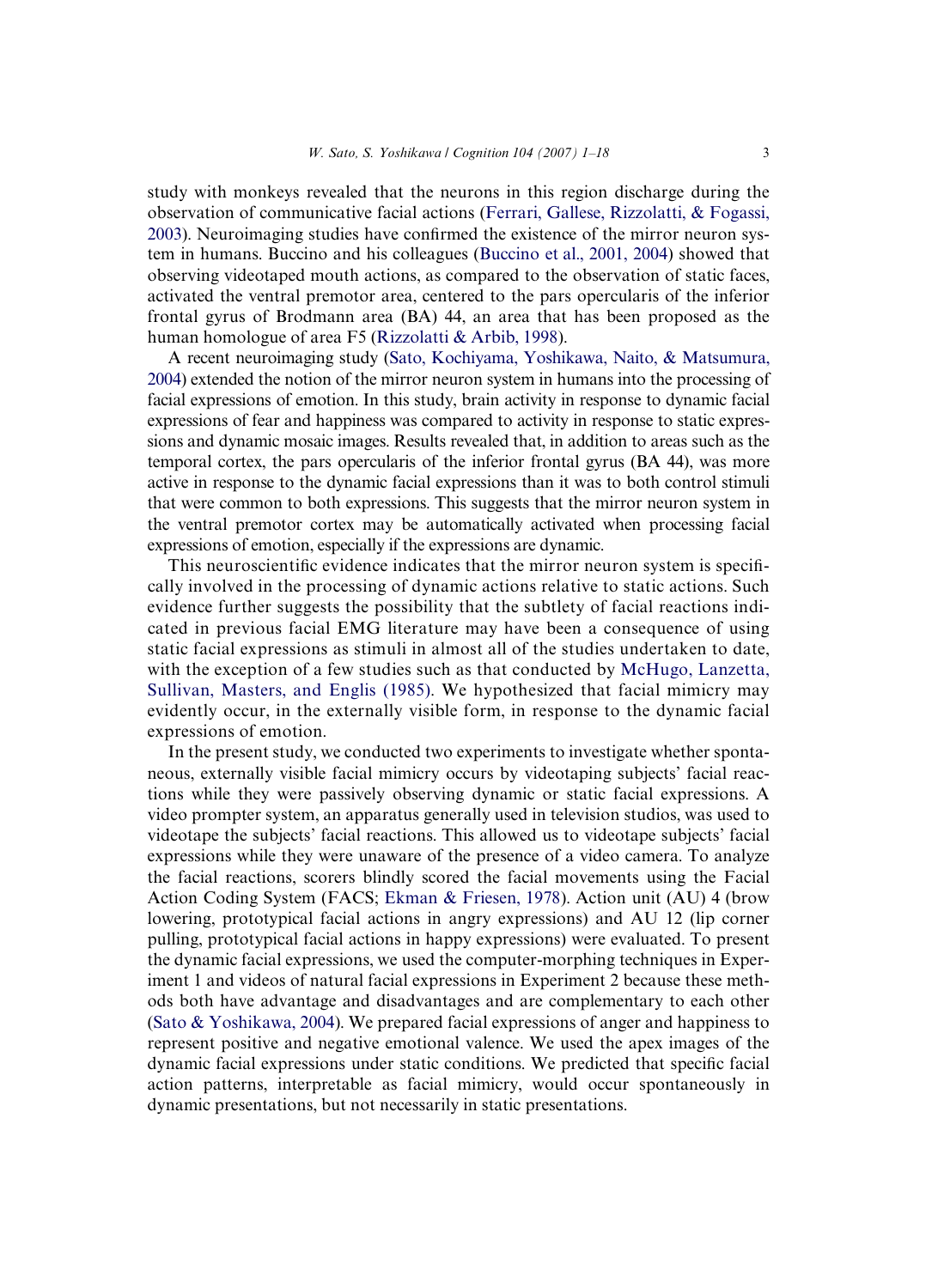#### **2. Experiment 1**

In Experiment 1, we used a computer-morphing technique to create dynamic emotional facial expressions ([Fig. 1](#page-3-0)), as in a previous neuroimaging study ([Sato](#page-17-1) [et al., 2004\)](#page-17-1). Stimuli consisted of facial images transforming seamlessly from neutral to emotional expressions. An advantage of this method is that it allows us to strictly control the spatial and temporal parameters of facial expressions, relative to other methods such as videos of real facial expressions; however, a disadvantage of the method is that changes are artificial. In addition to analyses of the occurrence of subjects' facial reactions for each trial, temporal control of the stimuli allowed us to analyze the facial reactions frame by frame for latencies. We predicted that the specific and rapid facial reactions could occur in dynamic presentations.

### *2.1. Methods*

#### *2.1.1. Subjects*

Eighteen volunteers (9 females and 9 males; mean age, 21.9 years) participated in this experiment. All the subjects were right-handed, and had normal or corrected-to-normal visual acuity. Although two additional subjects actually participated, their data were not analyzed due to large numbers of artifacts (see Section [2.1.6](#page-5-0)).

Dynamic Facial Expression  $O<sup>o</sup>$  $4%$  $8%$ 92% 96% 100% **Static Facial Expression** 100% 100%

<span id="page-3-0"></span>Fig. 1. Stimulus presentations in the dynamic facial expression condition (upper) and static facial expression condition (lower) in Experiment 1.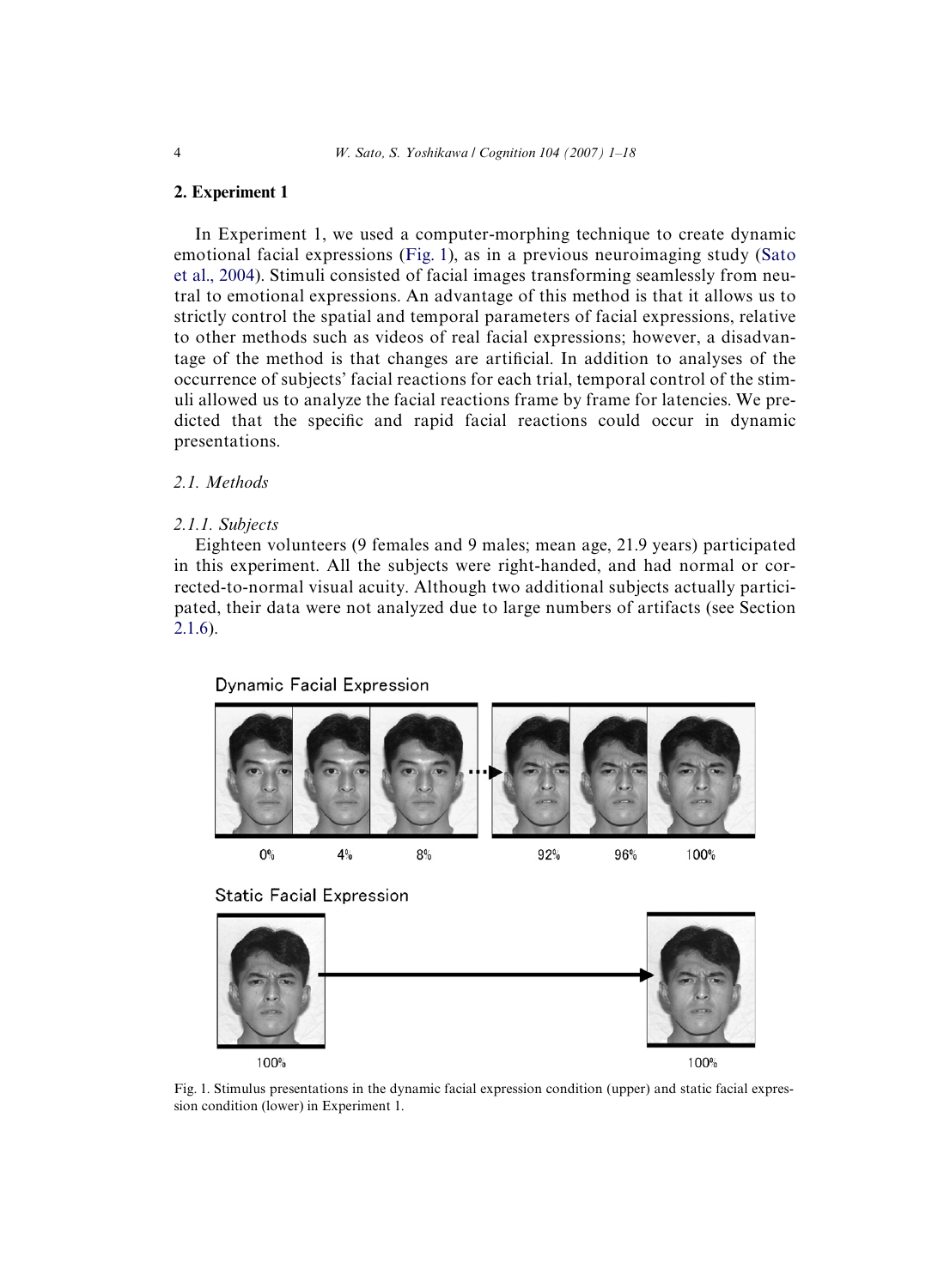#### *2.1.2. Experimental design*

The experiment was constructed as a within-subjects two-factorial design, with presentation condition (dynamic/static) and expression (angry/happy) as the factors.

#### *2.1.3. Stimuli*

Raw materials were color photographs of the angry, happy, and neutral expressions of two females and two males. These stimuli were chosen from a database of facial expressions containing images of facial expressions posed by more than 50 Japanese models. Preliminary ratings from subjects who did not take part in this experiment confirmed that the stimuli clearly displayed the target emotions relative to other basic emotions. None of the faces were familiar to any of the subjects.

Computer animation clips from these photos served as dynamic expression stimuli. First, 24 intermediate images in  $4\%$  steps between the neutral  $(0\%)$  and emotional (100%) expressions were created using computer-morphing techniques [\(Mukaida et al., 2000](#page-16-12)) implemented on a Linux computer. [Fig. 1](#page-3-0) displays an example of the stimulus sequence. Next, a total of 26 images (i.e., one neutral image, 24 intermediate images, and the final emotional image) were presented in succession to create a moving clip. Each image was presented for 40 ms, and the first and last images were presented for  $280 \,\text{ms}$ ; thus, each animation clip was presented for 1520 ms. This change in speed has been shown to sufficiently represent natural changes in the dynamic facial expressions of anger and happiness (Sato  $\&$ [Yoshikawa, 2004](#page-17-2)).

The emotional expressions that corresponded to the final images  $(100\%)$  in the dynamic condition were prepared for the static expression stimuli and presented for 1520 ms.

#### *2.1.4. Apparatus*

Experimental events were controlled by a program written in Visual C++5.0 and implemented on a computer (Inspiron 8000, Dell) with a Microsoft Windows operating system.

We used a video prompter system (CWP10H, Canon) to present stimuli and to unobtrusively videotape the subjects' facial reactions. The system consisted of a 15-in. TFT monitor, a two-way mirror, and other interfaces. The monitor was tilted up (the subjects could not see it because of a curtain), and the screen was reflected onto a two-way mirror mounted at a  $45^{\circ}$  angle to the screen. The mirror reflected the screen, creating a viewing situation similar to that of an ordinary 15-in. monitor. The distance between the mirror and the subjects' eyes was about 0.6 m. The monitor screen was set for a 600 vertical  $\times$  800 horizontal pixels resolution, 16-bit color, and a frame refresh rate of 75 Hz. The stimuli were presented at 250 vertical  $\times$  200 horizontal pixels, which subtended a visual angle of about  $9.2^\circ$  vertically  $\times 7.3^\circ$  horizontally. The background was held constant with a gray color.

A video camera (DSR-PD150, SONY) was placed behind the two-way mirror. The video camera recorded the subjects' full faces at the rate of 30 frames per second (i.e., 33.3 Hz).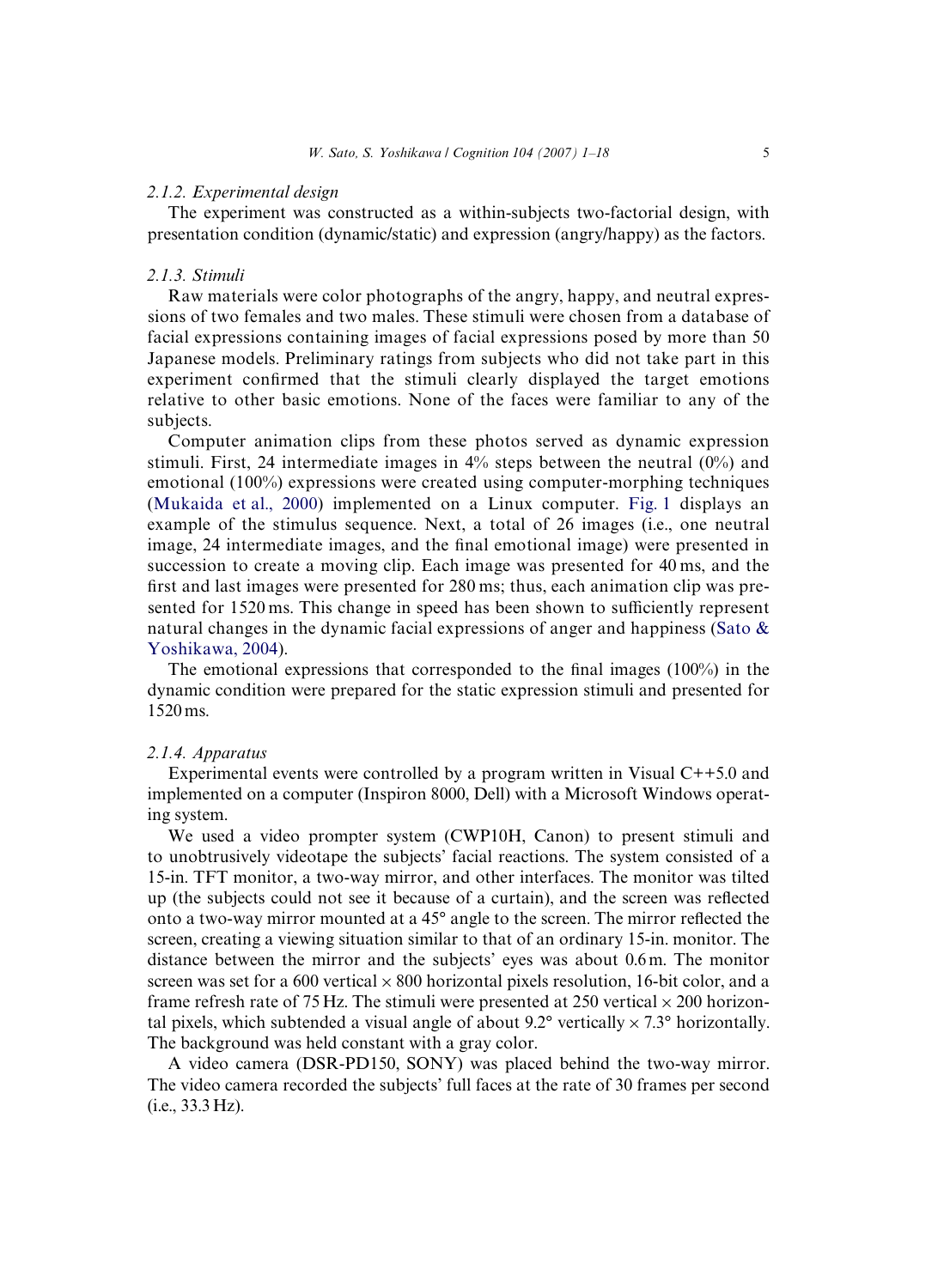#### *2.1.5. Procedure*

Experiments were conducted individually in a chamber room. Upon arrival, subjects were told that the experiment concerned the evaluation of faces, and that they would be watching some facial stimuli and later answering some questions about them. The subjects relaxed for 10 min to allow general adaptation to the experimental room, after which time they viewed instructions displayed on the monitor that explained the stimulus presentation.

The subjects participated in a total of 32 trials, consisting of two presentations of each stimulus (with eight trials each of dynamic angry, dynamic happy, static angry, and static happy expressions). The order of stimulus presentation was randomized. Subjects were given a few practice trials to familiarize themselves with the stimulus presentation before data collection. To avoid habituation and drowsiness, subjects had a short rest period halfway through the trials. Throughout the stimulus presentations, the subject's full face was continuously videotaped by the video camera behind the screen, without the subject being aware of the videotaping.

In each trial, a warning tone was first presented for 100 ms. Simultaneous with the onset of the tone, a fixation point (the picture with a small "+" in a gray color on a white background and of the same size as the stimulus) was presented at the center of the screen for 520 ms. Then, the stimulus was presented for 1520 ms. After stimulus presentation, the screen was filled with a gray color as an inter-trial interval, which varied randomly from 3000 to 7000 ms. The onset of the warning tone was considered in the analyses to be the trigger signaling the beginning of each trial.

After viewing all of the images, the subjects were asked to respond to open-ended questions about the stimuli. These data are not reported here because the performance of this task was irrelevant to the purposes of the study.

Finally, the subjects were interviewed to determine whether they had been aware that their faces had been videotaped. This process confirmed that all of the subjects had been unaware of the videotaping. Debriefing was conducted several weeks later to prevent subjects from communicating the purpose of the experiment to other subjects. Subject permission to use the videotapes for analysis was requested and granted in all cases. For subjects whose data are reported here as examples, additional permission was requested later, and written consent was obtained.

#### <span id="page-5-0"></span>*2.1.6. Data analysis*

*2.1.6.1. Preprocessing.* To analyze the subjects' facial reactions, the videotapes were digitized at 30 frames per second into a computer (Dimension 8100, Dell). Then, facial reaction in response to each stimulus was sampled for 3000 ms; the response data consisted of pre-stimulus baseline data for  $500 \,\text{ms}$  (the fixation point was presented) and the data for 2500 ms after stimulus onset. The first trials for all subjects were not included in the analysis because the subjects' reactions could have incorporated orienting or startle responses.

Because subjects were not told that their faces were being videotaped, the data included various types of artifacts: covering a part of his/her face with his/her hand, resting his/her chin on his/her hand (this could prevent the movement of the lower face), swinging his/her head, yawning, eye closing, mumbling, and displaying facial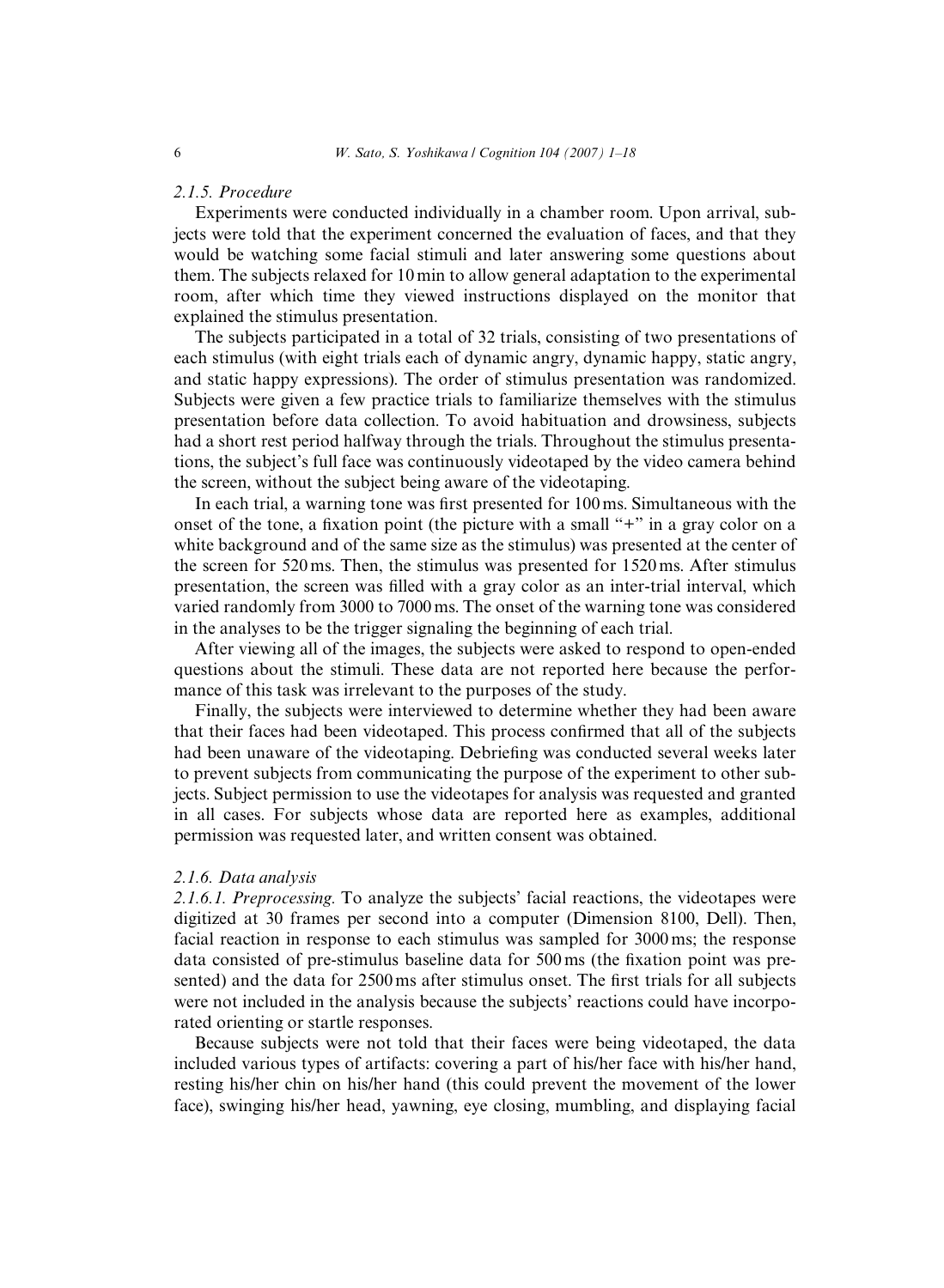expressions in the pre-stimulus period. Based on examination of the above, we defined criteria for artifacts, which were then used by a rater who blindly evaluated the artifact-confounded data. To test the reliability of the procedure, another rater checked five randomly selected subjects using the same criteria. Inter-rater reliabilities were sufficiently high (Cronbach's  $\alpha = 0.94$ ), and two subjects were eliminated due to the large quantity of artifacts produced (modified Thompson tau technique,  $p < .01$ ; Wheeler & Ganji, 1996). For the data analyzed, there were few artifacts  $(M=3.6, SD=3.1)$ , and no significant systematic differences between the four experimental conditions; Friedman's one-way analysis of variance,  $\chi^2(3) = 1.05$ ,  $p > 0.1$ . The artifact-confounded data were rejected from the following analyses.

*2.1.6.2. FACS coding for percent occurrence analysis.* The subject's facial reaction in response to each stimulus was coded from the digitized videotape using [Ekman and](#page-16-11) [Friesen's \(1978\)](#page-16-11) FACS system. FACS is a comprehensive, anatomically based coding system that describes visible facial muscular movements in terms of AUs; coders do not make interpretations. Based on our research interests, only AU 4 (brow lowering, prototypical facial action in angry expressions) and AU 12 (lip corner pulling, prototypical facial action in happy expressions) were evaluated.

Two scorers trained in FACS coding blindly scored the subject's facial reaction within 2500 ms after stimulus onset. Inter-scorer reliabilities were sufficiently high (Cronbach's alpha $= 0.90$  and 0.96 for AU 4 and AU 12, respectively). The responses evaluated consistently by both scorers were subjected to the following analyses.

*2.1.6.3. Statistical analysis of percent occurrence.* Percent occurrence was calculated for each subject, for each AU. To satisfy normality assumptions for the subsequent analyses, these data were subjected to arcsine transformation [\(Cohen, Cohen, West,](#page-16-13)  $&$  Aiken, 2003). The figures, however, display the untransformed percentages.

The arcsined percent occurrences were analyzed with a 2 (presentation condition: dynamic/static) $\times$  2 (expression: angry/happy) repeated measures design. Based on our specific prediction that facial expressions of emotion would elicit facial mimicry in the case of dynamic presentations but not in the case of static presentations, the interaction between the presentation condition and expression was analyzed. For the significant interactions, follow-up simple effect analyses were also conducted. These analyses were conducted using one-tailed *t*-statistics. The main effects of presentation condition and expression were also examined using two-tailed *t*-statistics, although we did not have specific hypotheses for these effects. Results of all tests were considered statistically significant at  $p < .05$ .

*2.1.6.4. FACS coding for latency analysis.* Two scorers trained in FACS coding evaluated the subjects' facial reactions frame by frame to describe the latency of the facial reactions. Based on the results of percent occurrence analyses, the AU 4 response to dynamic angry expressions and the AU 12 response to dynamic happy expressions, as identified through the above FACS coding, were analyzed. The latencies of these AUs were reliably identified by the scorers (Cronbach's  $\alpha = 0.99$  and 0.94 for AU 4 and 12, respectively), and the mean values across the scorers were calculated. Because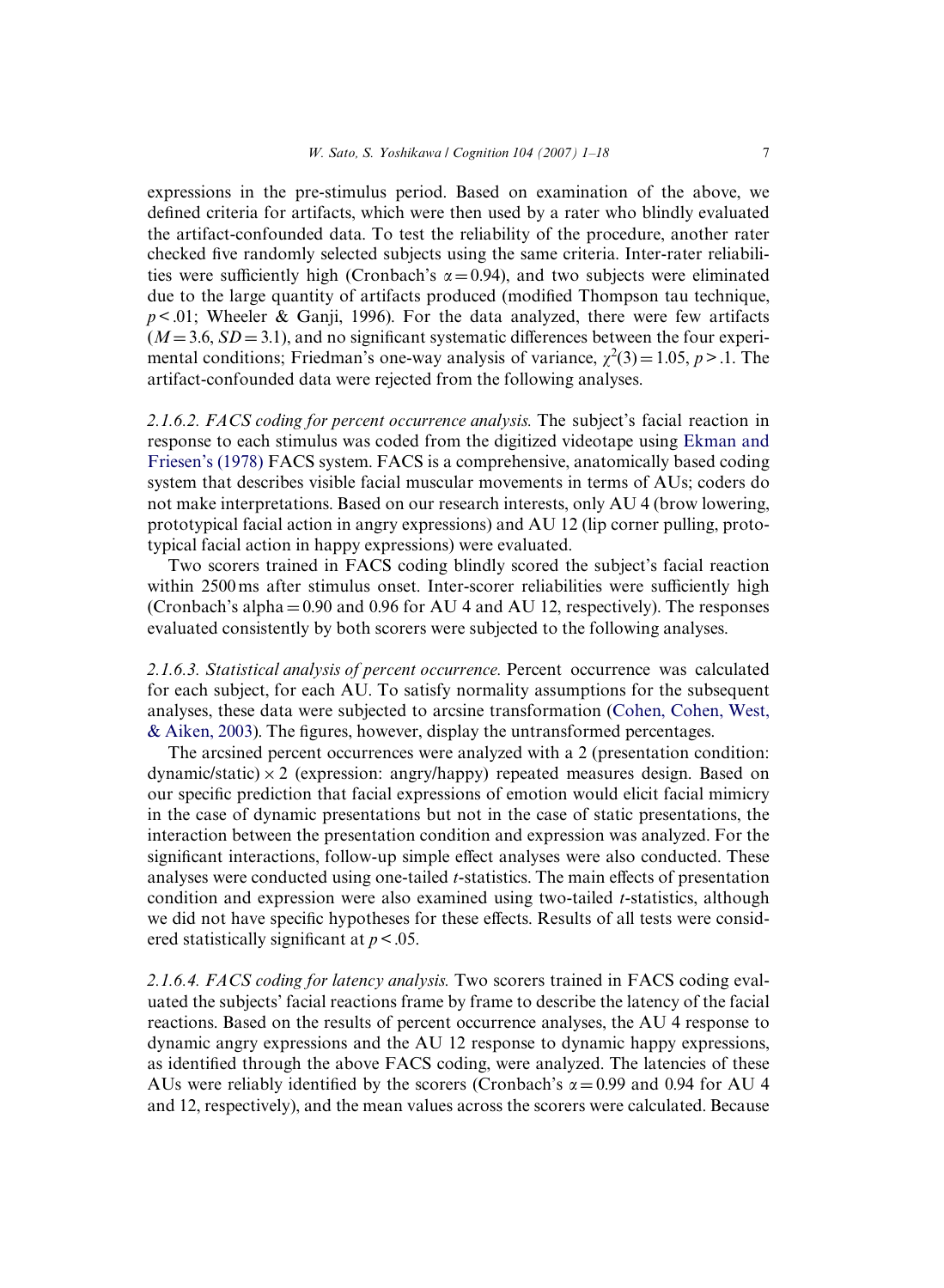the dynamic facial expressions included the first neutral expressions for 240 ms after stimulus onset, the latency after the onset of dynamic changes was reported instead of the latency after stimulus onset.

#### *2.2. Results*

Representative examples of the subjects' facial reactions are presented as the static pictures in [Fig. 2](#page-7-0) and as the dynamic pictures on the following website: [http://](http://www.educ.kyoto-u.ac.jp/cogpsy/personal/yoshikawa/mimicry.html) [www.educ.kyoto-u.ac.jp/cogpsy/personal/yoshikawa/mimicry.html](http://www.educ.kyoto-u.ac.jp/cogpsy/personal/yoshikawa/mimicry.html).

#### *2.2.1. FACS data of percent occurrence*

For AU 4 ([Fig. 3,](#page-8-0) left), the interaction between presentation condition and expression was significant,  $t(17) = 1.79$ ,  $p < .05$ . Simple effect analyses revealed that angry expressions elicited the AU 4 response in subjects more frequently than did happy expressions in the dynamic presentation condition,  $t(17) = 1.99$ ,  $p < .05$ . The simple main effect of expression for static presentation was not significant,  $p > 0.1$ . The main effects of presentation condition and expression were also not significant,  $p_s$  > .1.

For AU 12 [\(Fig. 3](#page-8-0), right), the interaction between presentation condition and expression was significant,  $t(17) = 2.14$ ,  $p < 0.01$ . Simple effect analyses indicated that happy expressions elicited AU 12 responses more frequently than did angry expressions in the dynamic presentation condition,  $t(17)=2.35$ ,  $p<.01$ . The simple main



<span id="page-7-0"></span>Fig. 2. Representative examples of subjects' facial reactions to the dynamic facial expression stimuli in Experiment 1. Each figure presents the subject's brow lowering action in response to the angry expression (left) and the lip corner pulling action in response to the happy expression (right). Note that the central portions of the brows were lowered and the brows were pulled together in the left figure, and the lip corners were elongated and angled up and cheeks were raised in the right figure.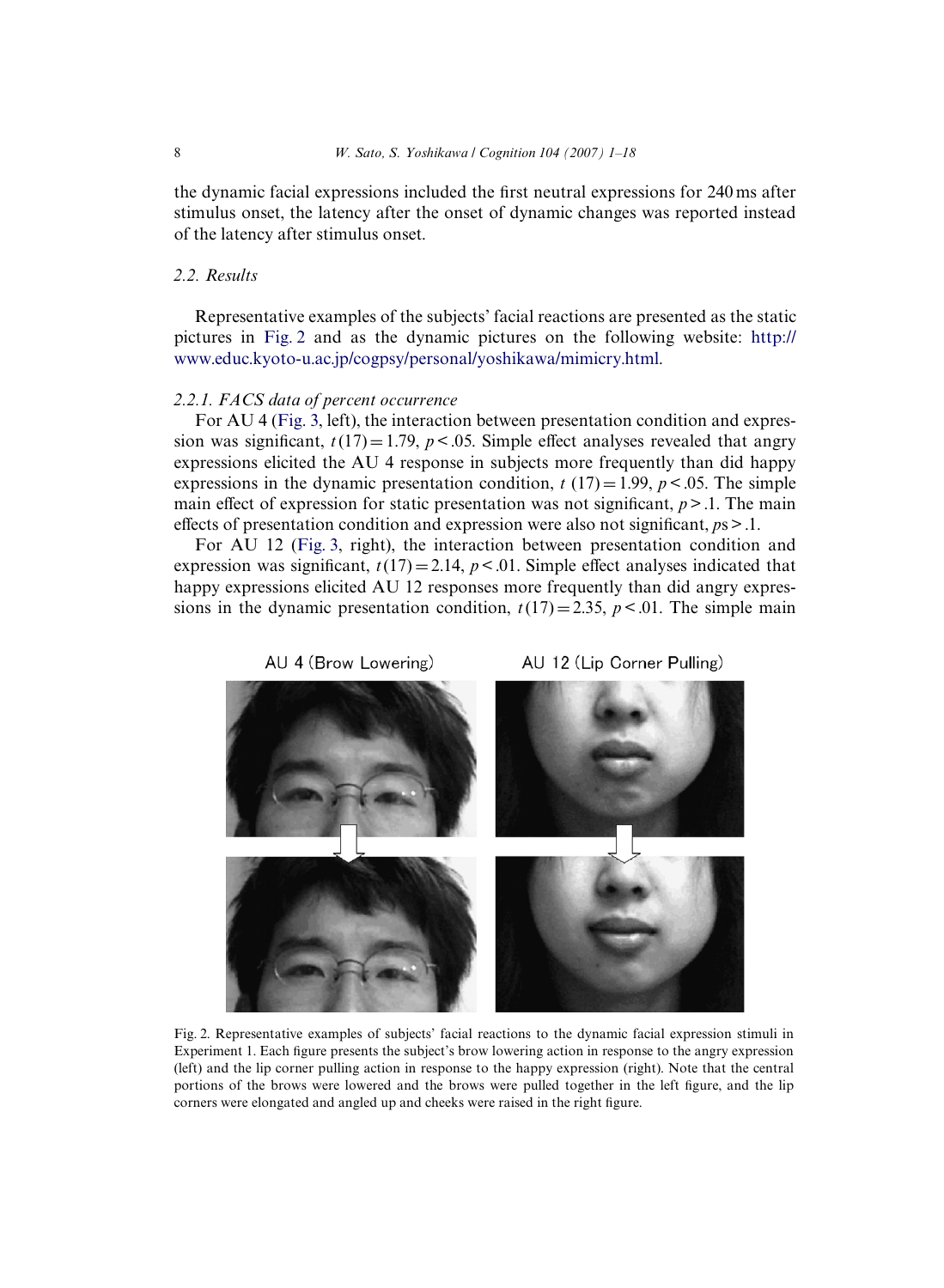

<span id="page-8-0"></span>Fig. 3. Mean (with SE) percent occurrence of Action Unit (AU) 4 (left) and AU 12 (right) in Experiment 1.

effect of expression for static presentation was not significant,  $p > 0.1$ . The main effects of presentation condition and expression were not significant,  $p_s$  > .1.

#### *2.2.2. FACS latency data*

For the AU4 response to dynamic angry expressions, the mean  $(\pm SD)$  latency from the onset of dynamic changes of facial expression was  $874 \times (262)$  ms.

For the AU12 response to dynamic happy expressions, the mean  $(\pm SD)$  latency from the onset of dynamic changes of facial expressions was  $817 (\pm 200)$  ms.

#### *2.3. Discussion*

The results of Experiment 1 revealed that specific facial action patterns were elicited in response to dynamic facial expressions of anger and happiness. Brow lowering actions, which are prototypical facial movements in angry expressions, occurred more frequently in response to angry expressions than to happy expressions, and lip corner pulling actions, which are prototypical facial actions in happy expressions, occurred more frequently in response to happy expressions than to angry expressions. Because the subjects passively viewed the stimuli, these facial actions reflected spontaneous processes. Latency analyses indicated that the facial responses occurred rapidly, specifically 800–900 ms after the onset of dynamic changes in the facial expressions viewed. These results support our hypothesis indicating that facial mimicry can be elicited spontaneously and rapidly in response to dynamic facial expressions of emotion.

The latency analysis showed that the mean latency of these actions was less than 900 ms after the onset of dynamic changes in facial expression. This result indicates that the facial reactions could have been elicited before the observation of final images under dynamic conditions that is, at this time the stimulus person and the subject showed simultaneous facial movement. This result is in line with previous studies investigating real life face-to-face communication ([Condon & Ogston, 1967;](#page-16-14) [Kendon, 1970\)](#page-16-14). For example, [Kendon \(1970\)](#page-16-15) analyzed conversational communication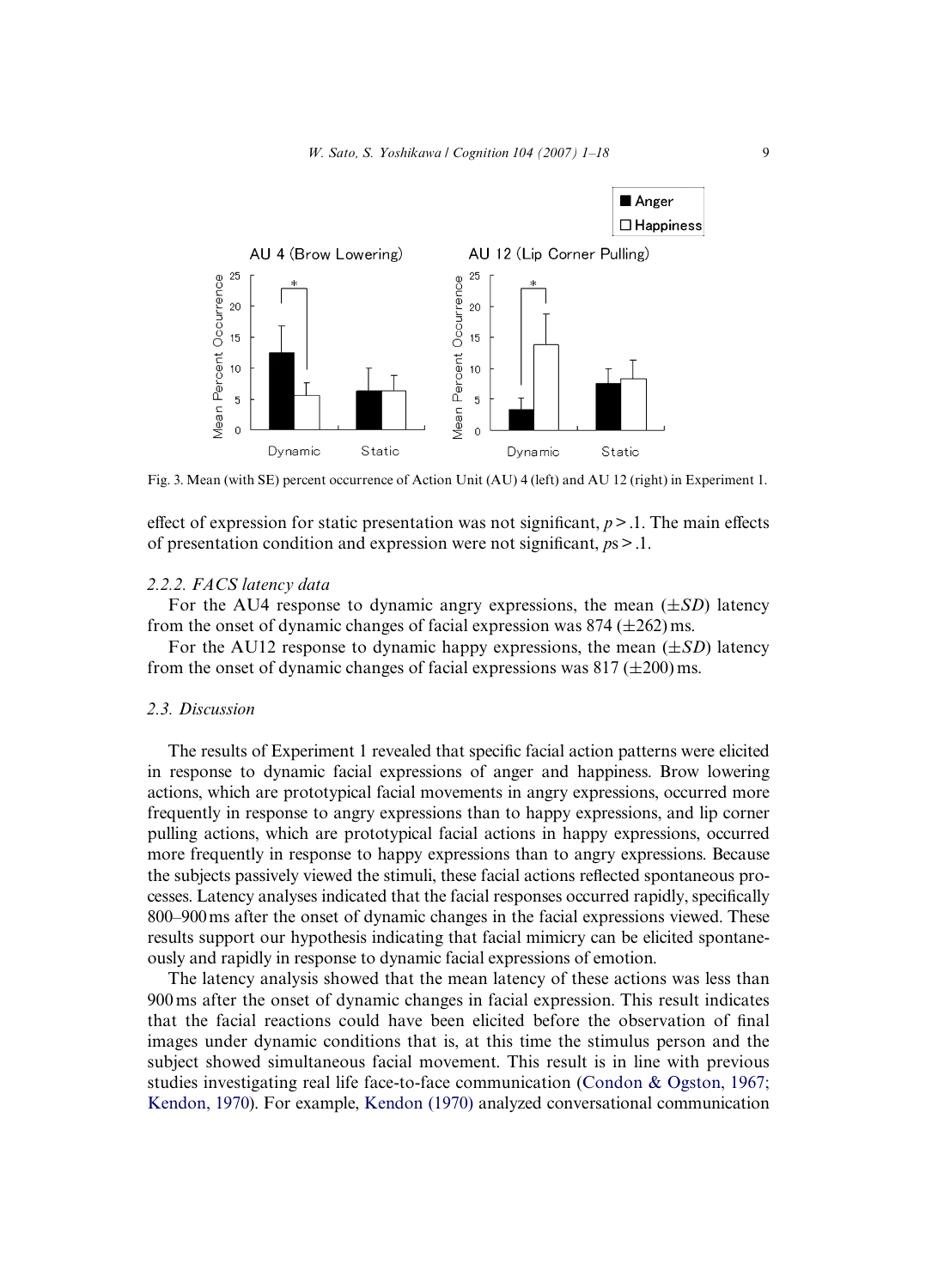between individuals, and reported that listeners showed concurrent movement mirroring of speakers. Although people can use various types of context information in real communication (e.g., the stream of talk, [Goodwin, 2002](#page-16-16)), our results indicate the synchronous mirroring facial movement between two individuals could occur by seeing the facial information of each other.

The rapid occurrence of facial responses is in line with previous EMG data (Dimberg  $\&$  Thunberg, 1998), however, the specific latency was incongruent. Dimberg and Thunberg reported that the specific facial EMG difference occurred after 500 ms of exposure to the facial pictures. Because the elasticity of the facial sheath, facial skin, and adipose tissue attenuates the visible effects of rapid muscle contractions (Fridlund  $\&$ [Cacioppo, 1986](#page-16-17)), there may be a time lag between underlying muscle activity and the visible facial behaviors that require sufficiently intense muscle activity.

#### **3. Experiment 2**

Experiment 2 was conducted to investigate some issues that remained unresolved by Experiment 1. First, in Experiment 1 we used computer-morphing to present dynamic facial expressions. This method had the disadvantage of artificiality, and subjects' facial reactions may possibly have related to some confounding factors associated with this artificiality. For example, subjects may have smiled during dynamic happy expressions because the stimuli were unnatural. To examine this issue, we presented videos of real facial expressions in Experiment 2. This method has the advantage of natural and ecologically valid facial expressions, relative to computer-morphing; however, disadvantages of this method are that the facial expressions have idiosyncratic spatial and temporal parameters and often contain various artifacts irrelevant to emotional expressions, such as blinking and eye movements. Because it was hard to strictly control the temporal parameters of these stimuli, we did not analyze the latencies of the subjects' facial reactions. Second, because trained FACS coders evaluated the subjects' facial reactions in Experiment 1, it was still unclear whether normal viewers could discriminate the facial reactions. This point is crucial because if normal viewers did not recognize the facial reactions, the idea that the facial reactions contribute to intra-individual communication would not be warranted. To examine this issue, we asked naive raters to rate the subjects' facial reactions. We predicted that the specific facial reactions interpretable as facial mimicry could occur in dynamic presentations that even naive observers could recognize.

#### *3.1. Methods*

#### *3.1.1. Subjects*

Eighteen volunteers (14 females and 4 males; mean age, 19.2 years) participated in this experiment. All the subjects were right-handed, and had normal or corrected-tonormal visual acuity. Although three additional subjects actually participated, their data were not analyzed. One of them reported in debriefing that she had noticed being videotaped. The remaining two had hairstyles that hid their brows.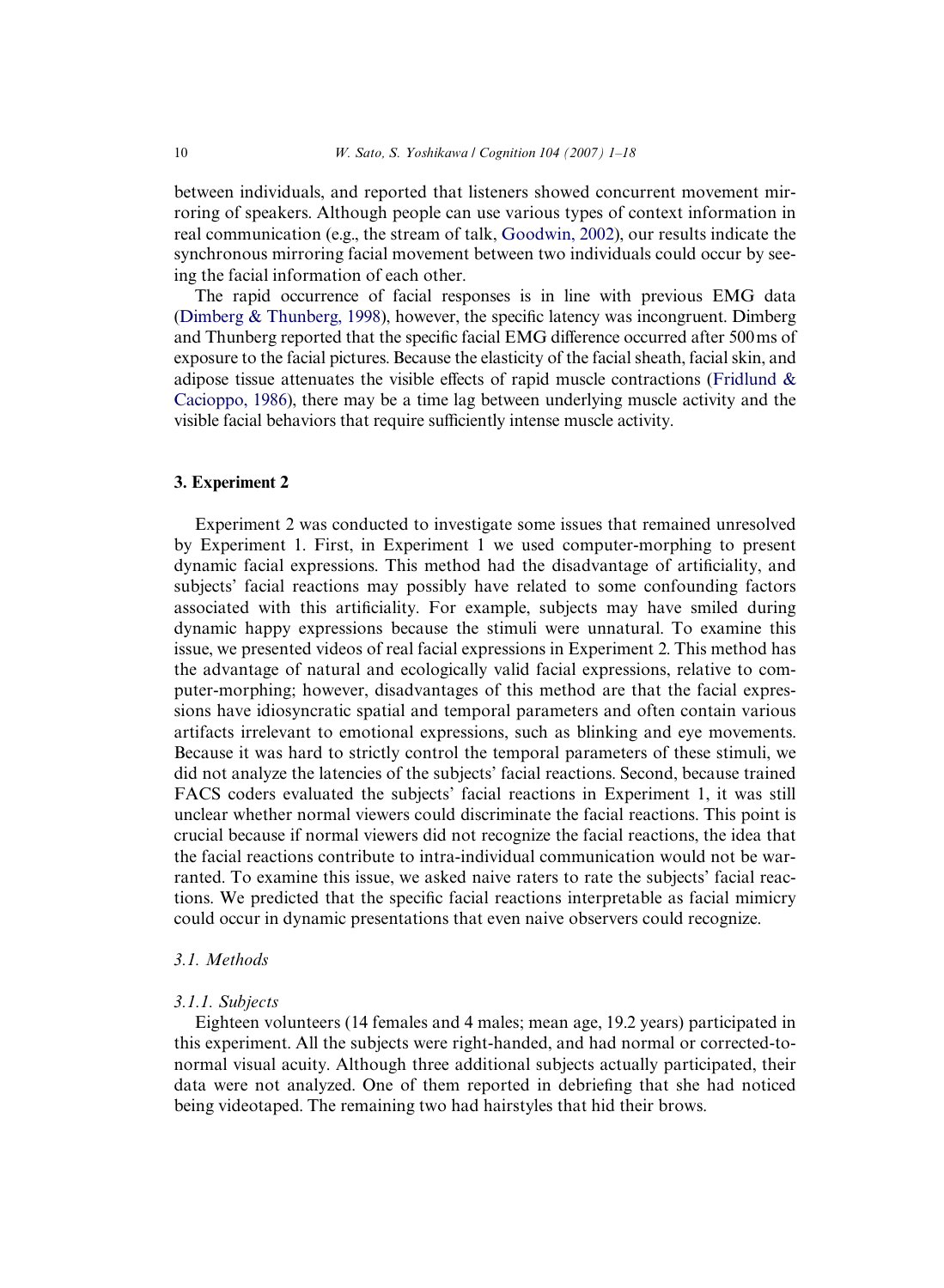#### *3.1.2. Experimental design*

The design was identical to that used in Experiment 1.

#### *3.1.3. Stimuli*

Materials were video films of angry and happy facial expressions of eight females and eight males. These stimuli were selected from a video database of facial expressions of emotion posed by more than 50 Japanese models. None of the faces were familiar to any of the subjects. Preliminary ratings from subjects who did not take part in this experiment confirmed that the stimuli clearly displayed the target emotions relative to other basic emotions. We selected stimuli using the following criteria: the facial expressions contained valid spatial parameters, i.e., the stimuli showed AU 4 and 12 for angry and happy expressions, respectively; the expressions contained similar temporal parameters as the dynamic stimuli in Experiment 1; and the expressions contained few artifacts irrelevant to emotional expressions.

For the dynamic expression stimuli, a total of 38 frames from neutral to emotional expressions were presented. Each frame was presented for 40 ms, and each clip was presented for 1520 ms.

The frames of the apex emotional expressions in the dynamic condition were prepared for the static expression stimuli and presented for 1520 ms.

#### *3.1.4. Apparatus*

The apparatus was the same as in Experiment 1.

#### *3.1.5. Procedure*

The procedure was identical to that in Experiment 1 with three minor modifications. First, because some subjects in Experiment 1 reported that the stimulus presentations after the 520 ms fixation presentation period felt somewhat sudden, the fixation point was extended to 1520 ms.

Second, for the rating after viewing all the images, a dummy questionnaire was prepared. The subjects were asked to rate the stimuli using the questionnaire. These data are not reported here because the performance of this task was irrelevant to the purposes of the study.

Third, debriefing was conducted immediately after the experiment, and subjects' permission to use the videotapes for rating by naive raters was additionally requested. Permission was granted in all cases.

#### *3.1.6. Data analysis*

*3.1.6.1. Preprocessing.* The method of artifact rejection was identical to that used in Experiment 1. Inter-rater reliabilities for five randomly selected data were sufficiently high (Cronbach's  $\alpha = 0.87$ ). None of the subjects was eliminated owing to the artifacts (modified Thompson tau technique,  $p > 0.1$ ; Wheeler & Ganji, 1996). The analyzed data had few artifacts ( $M = 3.4$ ,  $SD = 2.8$ ). There were also no significant systematic differences among the four experimental conditions (Friedman's one-way analysis of variance,  $\chi^2(3) = 4.29$ ,  $p > 0.1$ ). Artifact-confounded data were rejected from the following analyses.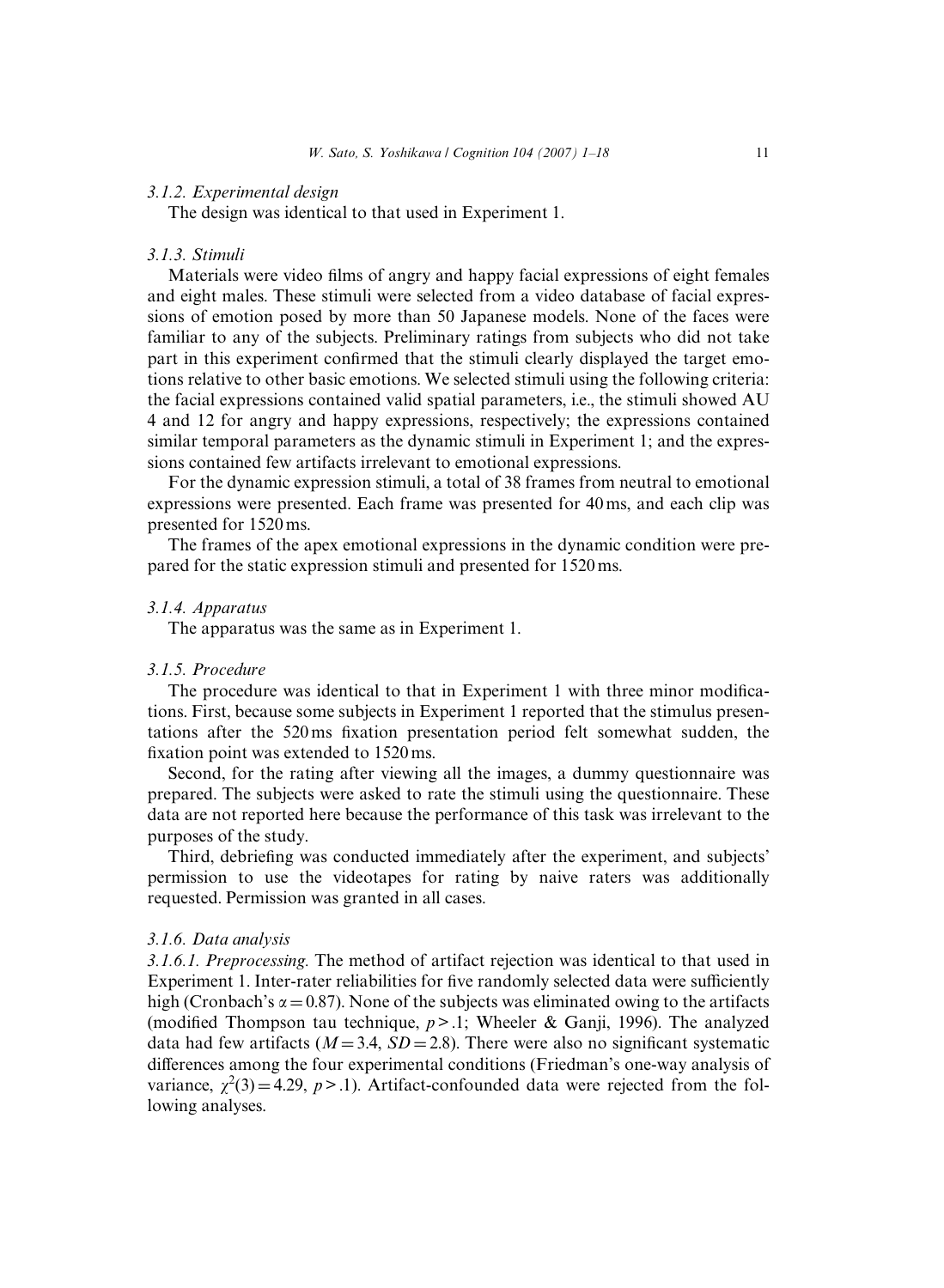*3.1.6.2. FACS coding for percent occurrence analysis.* The FACS coding method was identical to that used in Experiment 1. Inter-scorer reliabilities in this experiment were again sufficiently high (Cronbach's  $\alpha = 0.91$  and 0.94 for AU 4 and AU12, respectively).

*3.1.6.3. Recognition by naive observers.* Thirteen volunteers (3 females and 10 males; mean age, 25.2 years) participated in the recognition of the subjects' video data. The raters were different from those who took part in the video recording and FACS coding. They were blind to the conditions and hypotheses of the experiment. Each participated in this experiment in an individual chamber room.

We randomly selected eight video data from each of following four conditions: data for dynamic anger with and without AU 4, and data for dynamic happiness with and without AU 12. These stimuli were individually presented on a 19-in. liquid crystal monitor (L767, FlexScan) using a Windows-compatible computer (PCV RZ752, Sony). The order of the presentations was randomized.

The raters were first exposed to all the data. Then, they were asked to rate whether facial expressions of negative or positive emotion were displayed; raters had three choices: negative, positive, or neutral expressions. It was emphasized that the face in the first frame of each clip was the reference facial expression for the stimulus person and that change from that face should be evaluated. Raters were allowed to repeatedly watch the video data.

In the data analysis, percentages of the negative, positive, and neutral expression recognition were calculated for each rater. To satisfy normality assumptions for the subsequent analyses, these data were subjected to arcsine transformation ([Cohen](#page-16-13) [et al., 2003\)](#page-16-13). Then, the following two analyses were conducted.

First, the percentage of negative expression recognition in response to the data for dynamic anger with AU 4, and the percentage of positive expression recognition in response to the data for dynamic happiness with AU 12 were tested for difference from chance using one-sample *t* tests (one-tailed,  $p < .05$ ).

Second, recognition percentages of negative and positive expressions across the four conditions were analyzed using multiple comparisons by Dunnet methods (onetailed,  $p < .05$ ).

### *3.2. Results*

Representative examples of the subjects' facial reactions are presented as the static pictures in [Fig. 4](#page-12-0) and as the dynamic pictures on the following website: [http://](http://www.educ.kyoto-u.ac.jp/cogpsy/personal/yoshikawa/mimicry.html) [www.educ.kyoto-u.ac.jp/cogpsy/personal/yoshikawa/mimicry.html](http://www.educ.kyoto-u.ac.jp/cogpsy/personal/yoshikawa/mimicry.html).

#### *3.2.1. FACS data of percent occurrence*

For AU 4 ([Fig. 5,](#page-12-1) left), the interaction between presentation condition and expression was significant,  $t(17)=1.79$ ,  $p < .05$ . Simple effect analyses revealed that angry expressions elicited subjects' AU 4 response more frequently than did happy expressions in the dynamic presentation condition,  $t(17)=2.37$ ,  $p<0.05$ . The simple main effect of expression for static presentation was not significant,  $p > 0.1$ . The main effect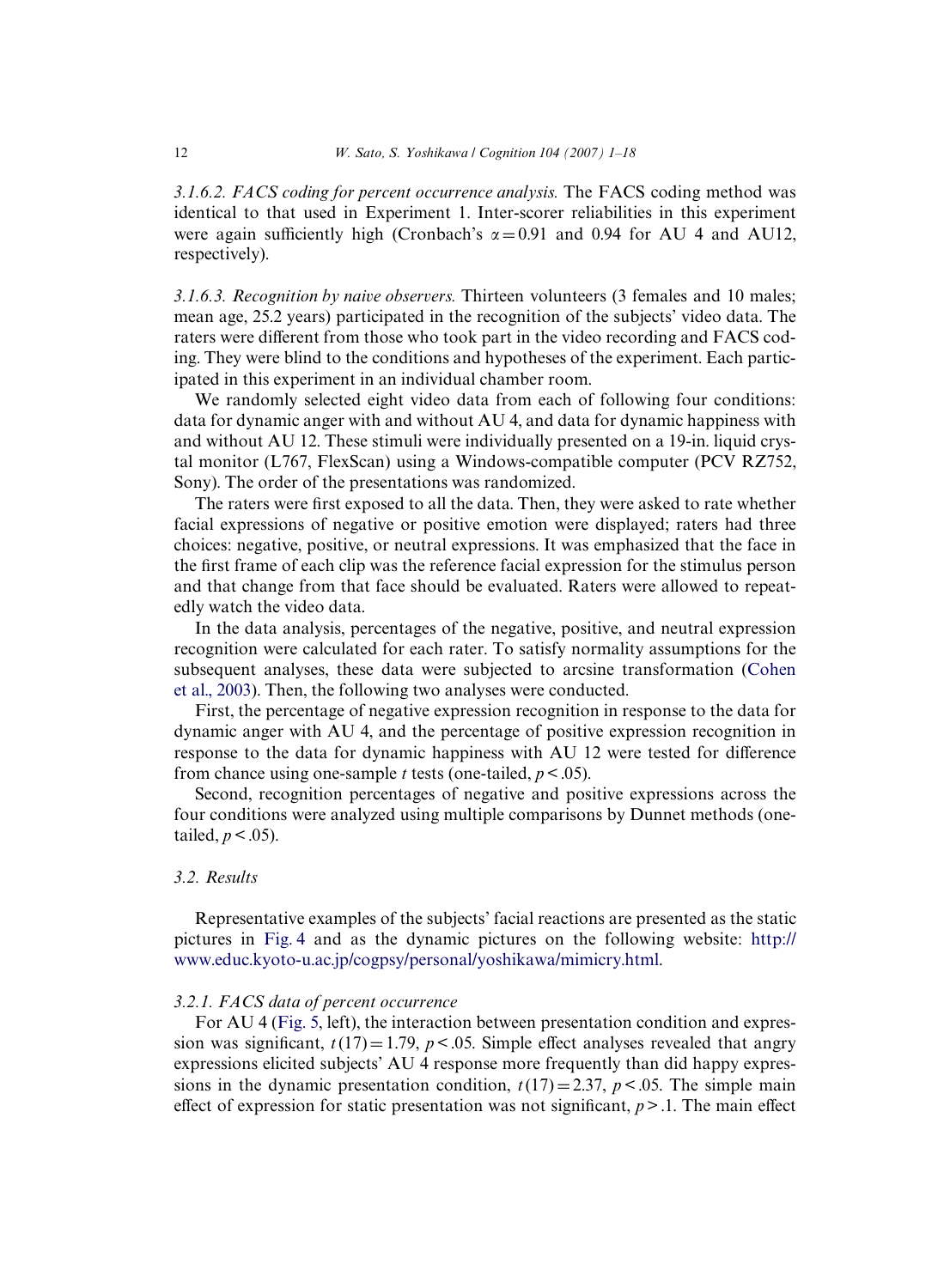

<span id="page-12-0"></span>Fig. 4. Representative examples of subjects' facial reactions to the dynamic facial expression stimuli in Experiment 2. Each figure presents the subject's brow lowering action in response to the angry expression (left) and the lip corner pulling action in response to the happy expression (right). Note that the inner portions of the brows were lowered and the brows were pulled together in the left figure, and the lip corners were elongated and angled up and cheeks were raised in the right figure.



<span id="page-12-1"></span>Fig. 5. Mean percent occurrence of Action Unit (AU) 4 (left) and AU 12 (right) in Experiment 2.

of expression for the same pattern was also significant,  $t(17)=2.49$ ,  $p<.05$ , indicating more frequent AU 4 for angry than for happy expressions. The main effects of presentation condition reached marginal significance,  $t(17) = 2.02$ ,  $p < 1$ .

For AU 12 ([Fig. 5,](#page-12-1) right), the interaction between presentation condition and expression was significant,  $t(17) = 2.87$ ,  $p < 0.01$ . Simple effect analyses indicated that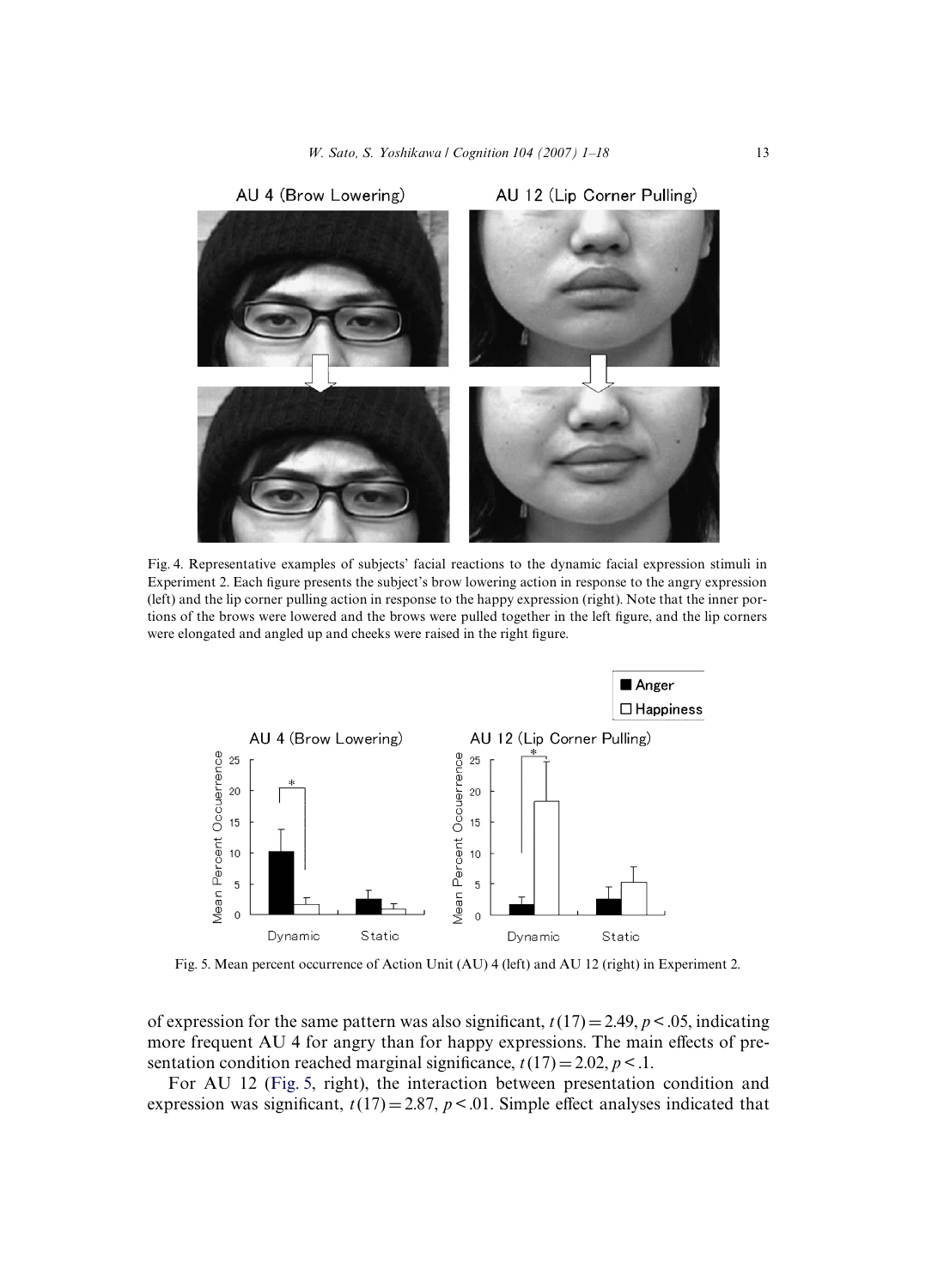happy expressions elicited the AU 12 response more frequently than angry expressions under the dynamic presentation condition,  $t(17) = 3.14$ ,  $p < .005$ . The simple main effect of expression for static presentation was not significant,  $p > 0.1$ . The main effect of expression was significant,  $t(17) = 3.14$ ,  $p < .01$ , indicating more frequent AU 12 for happy than angry expressions. The main effect of presentation condition was also significant,  $t(17) = 3.29$ ,  $p < .005$ , indicating more frequent AU 12 for dynamic than for static presentations.

#### *3.2.2. Recognition by naive raters*

For the percent recognition of negative expression in response to the data for dynamic anger with AU 4 [\(Fig. 6](#page-13-0), left), the one-sample *t* test showed that the percent significantly differed from chance,  $t(12) = 16.77$ ,  $p < 001$ . Multiple comparisons using Dunnet methods revealed that the data for dynamic anger with AU 4 were recognized as negative more frequently than for all other conditions, *p*s < .05.

For the percent recognition of positive expression in response to the data for dynamic happiness with AU 12 [\(Fig. 6](#page-13-0), right), the one-sample *t* test showed that the percentage significantly differed from chance,  $t(12)=12.05$ ,  $p<001$ . Multiple comparisons using Dunnet methods revealed that the data for dynamic happiness with AU 12 were recognized as positive more frequently than all of the other conditions,  $p s < .05$ .

#### *3.3. Discussion*

The results of FACS coding revealed that specific facial action patterns interpretable as facial mimicry were elicited in response to dynamic facial expressions of anger and happiness, as in Experiment 1. Because we used the videos of natural changes in facial expressions under dynamic conditions, these results could not be attributable to artifacts related to artificial dynamic stimuli. The results also revealed that the naive raters recognized the subjects' facial reactions as emotional expressions in which valence corresponded to the dynamic facial expressions the subjects were viewing. These results support our hypothesis that facial mimicry can be elicited



<span id="page-13-0"></span>Fig. 6. Mean (with SE) percent recognition of each emotional expression (negative, neutral, or positive) by naive raters in Experiment 2. Each figure depicts the results in response to the video data for dynamic anger with Action Unit (AU) 4 (left) and dynamic happiness with AU 12 (right).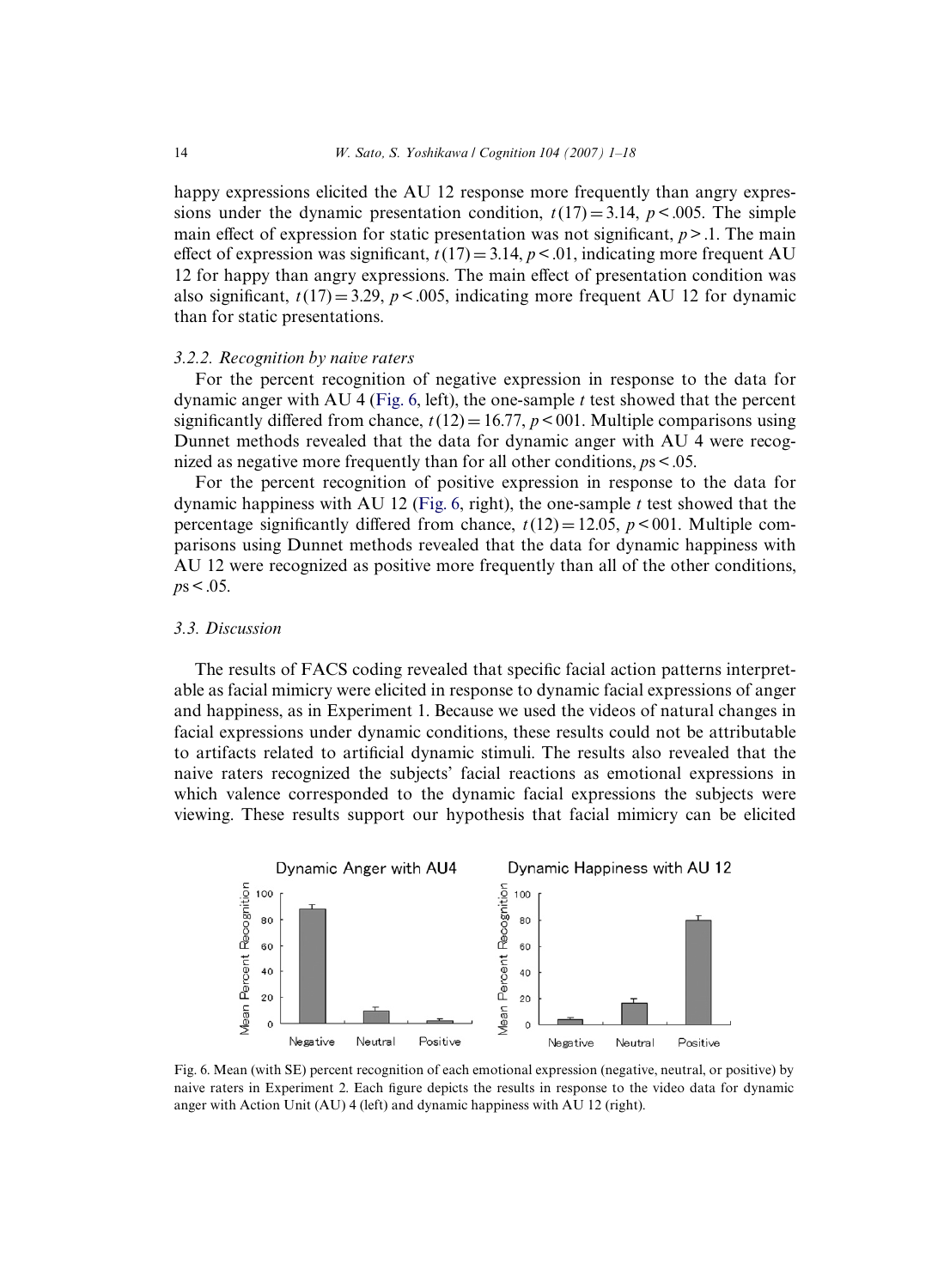spontaneously in an externally visible form in response to the dynamic facial expressions of emotion.

In contrast to the results of Experiment 1, the main effect of expression reached significance both in AU 4 and 12. Although the interpretation of main effects could be problematic when interactions were significant (Tabachnick  $&$  Fidell, 2001), visual inspection of the figures suggests that the patterns of the effect of expression were similar across dynamic and static presentation conditions. The use of eight people for the stimuli in Experiment 2, instead of four people as in Experiment 1, may have reduced the saturation to static stimuli. Alternatively, because we used video for the dynamic conditions in this experiment, it is possible that this context familiar to daily life enhanced the facial reactions in response to static facial expressions. Previous facial EMG studies (e.g., [Dimberg, 1982](#page-16-1)) have consistently indicated facial muscle activity in response to static facial expressions; therefore, we do not believe that the static facial expressions had no capacity to induce spontaneous facial mimicry. Our results only indicate the relative advantage of dynamic presentations compared to static presentations in the elicitation of facial mimicry.

#### **4. General discussion**

The results of the two experiments consistently indicated that specific facial action patterns, interpretable as facial mimicry, were spontaneously elicited in response to dynamic facial expressions of anger and happiness. By using two different methods to present dynamic facial expressions, (i.e., the computer-morphing techniques in Experiment 1 and videos of natural facial expressions in Experiment 2), the equivalent occurrence of facial reactions was confirmed. Additionally, latency analyses in Experiment 1 indicated that the facial responses occurred rapidly, specifically 800–900ms after the onset of the dynamic changes in the facial expressions viewed. Analysis of recognition by naive raters in Experiment 2 indicated that ordinary people recognized the subjects' facial reactions as emotional expressions in which the valence corresponded to the dynamic facial expressions the subjects were viewing. These results are in line with previous studies, which recorded facial EMG and found that the presentation of pictures of facial expressions elicited spontaneous and rapid facial muscular activity, interpretable as facial mimicry (e.g., [Dimberg & Thunberg,](#page-16-4) [1998](#page-16-4)). However, muscle activity measured in those studies was too subtle, and it was unclear as to whether this activity could be visibly perceived as facial mimicry. The present results are also consistent with previous developmental studies showing that newborn infants imitate the facial gestures of adults (e.g., [Field et al., 1982](#page-16-18)); our results provide similar findings for adult subjects. Taken together, the results of our study indicate that facial mimicry can be elicited spontaneously and rapidly in an externally visible form in response to dynamic facial expressions of emotion.

Facial mimicry was more evident for dynamic presentations relative to the static presentations. This result is consistent with those of a neuroimaging study [\(Sato](#page-17-1) [et al., 2004](#page-17-1)) indicating that the inferior frontal gyrus (BA 44) was more evidently active in response to dynamic facial expressions than to static facial expressions. The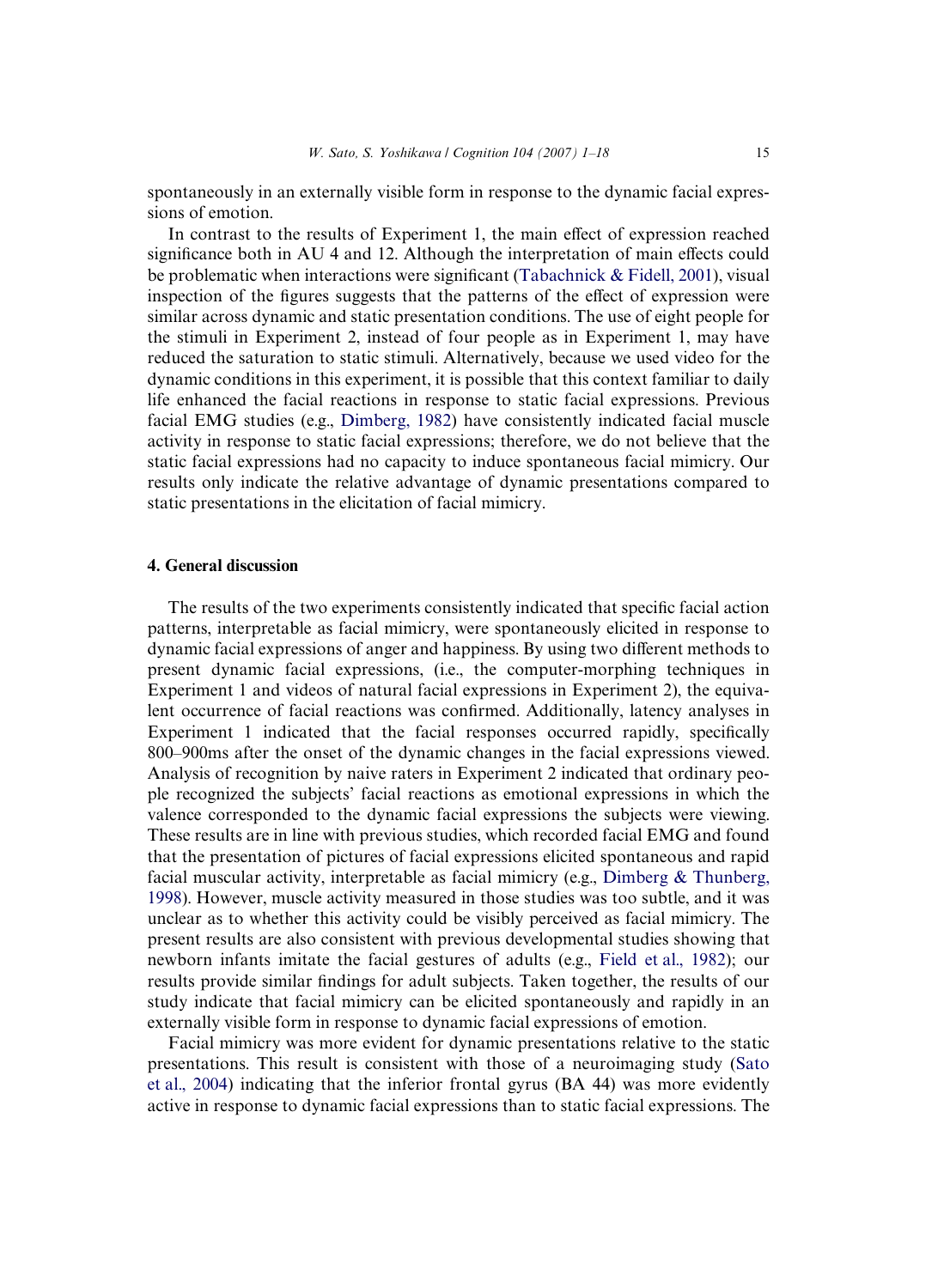homologue ventral premotor cortex of monkeys has been shown to contain mirror neurons that discharge while both performing specific actions and observing another individual performing similar actions ([Rizzolatti & Arbib, 1998\)](#page-17-0). We speculate that the mirror neuron system may play an important role in facial mimicry, eliciting a subject's facial reactions to another individual's facial movements. Visible facial behaviors that follow those of other individuals probably facilitate inter-individual communication and social coordination; this neuro-cognitive mechanism may be of critically adaptive significance for social primates, including humans.

Although distinct facial patterns were elicited while viewing dynamic facial expressions, their frequency was low. Both brow lowering and lip corner pulling occurred less than 20% of the time. Comparable data were reported in a previous study [\(Field et al., 1982\)](#page-16-18), which found that infants showed lip widening in response to an adult model's expressions of happiness at a frequency of approximately 12%. It seems that facial mimicry in response to the facial expressions of other individuals occurs at a relatively low frequency and it does not occur regularly. Based on a series of infant studies, [Meltzo](#page-16-19)ff and colleagues (e.g., Meltzoff[, 2005\)](#page-16-19) proposed that infant facial mimicry consists not only of reflexive components but also active execution/ inhibition processes. It is plausible that adults also have the mental mechanism to inhibit spontaneous facial mimicry. Such a mechanism would help control face-toface communication from being too emotionally resonant. It may be possible that facial mimicry only occasionally overcomes inhibition.

Although we specifically analyzed AU 4 and 12, according to our hypothesis of facial mimicry, our preliminary analyses indicated that the subjects showed some other types of facial actions. For example, entire brow raising  $(AU 1 + 2)$ , which is a prototypical facial action in a surprised facial expression, occurred for dynamic angry expressions. Although these facial reactions were relatively infrequent and differed idiosyncratically across subjects, further investigation of non-mimicking facial reactions is an important matter for future research.

Promising directions for further investigation include discovering in more detail the factors that influence the quality and the quantity of spontaneous facial mimicry. Although we used faces unfamiliar to our subjects, familiar faces, for example, may elicit stronger facial movements. Although a passive viewing situation was used in the present study, active processing, such as sympathetic concern, may also increase facial mimicry.

In summary, we found that the overt specific facial actions, interpretable as facial mimicry, were elicited spontaneously and rapidly when perceiving dynamic facial expressions of anger and happiness. This clearly suggests that facial mimicry is not only a form of intra-individual processing, but that it also functions as a form of inter-individual communication. The results also support the importance of using dynamic stimuli to reveal the psychological mechanisms of real-life facial expression processing.

#### **Acknowledgements**

The authors heartily thank Dr. Yumi Fujitsu for her technical support, and Professor Jacques Mehler and anonymous reviewers for their helpful advice. This study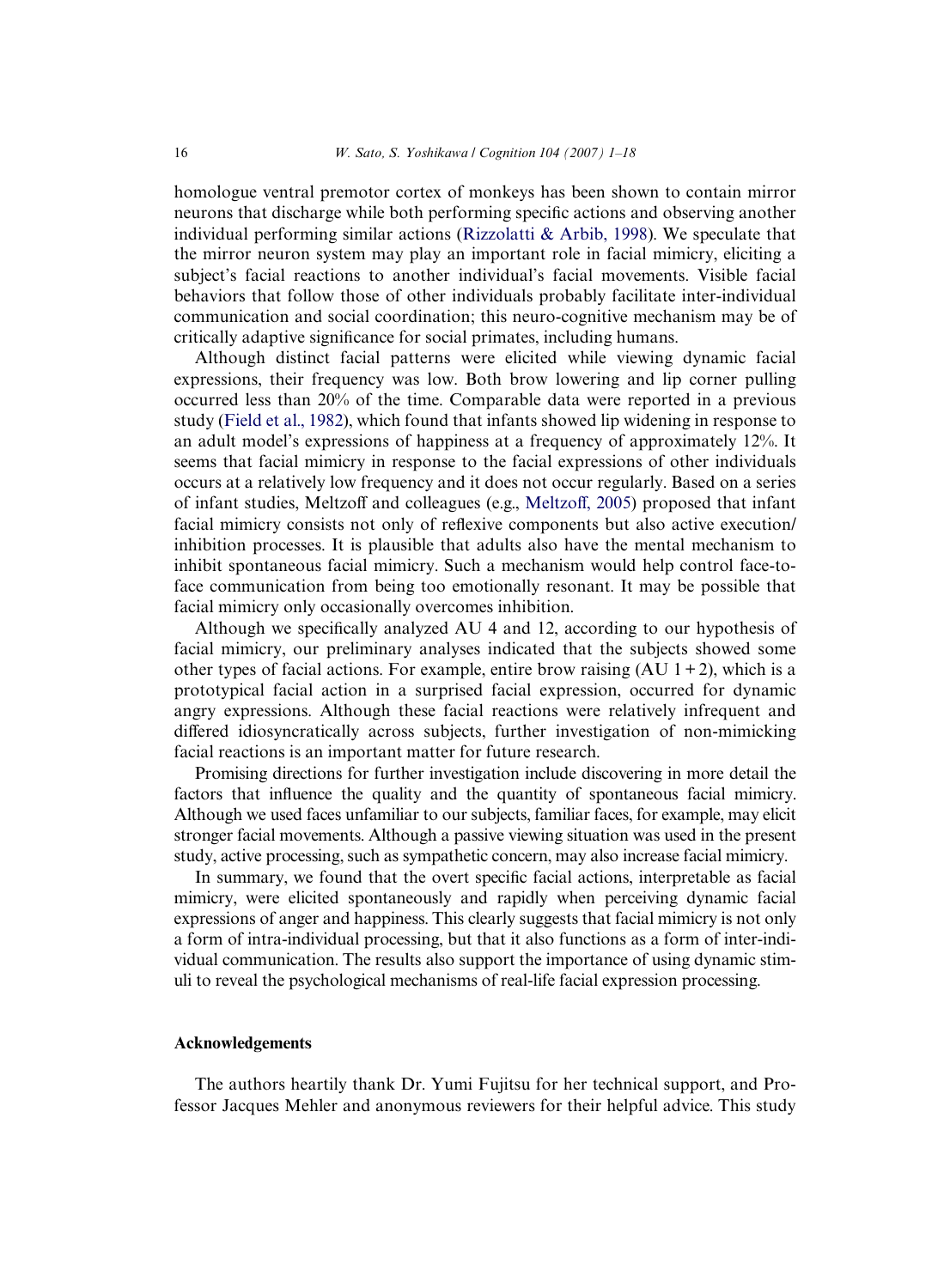was supported by Special Coordination Funds for promoting Science and Technology from The Science and Technology Agency of the Japanese government, and by a Research Fellowship from the Japan Society for the Promotion of Science.

#### **References**

- <span id="page-16-9"></span>Buccino, G., Binkofski, F., Fink, G. R., Fadiga, L., Fogassi, L., Gallese, V., et al. (2001). Action observation activates premotor and parietal areas in a somatotopic manner: an fMRI study. *European Journal of Neuroscience, 13*, 400–404.
- Buccino, G., Lui, F., Canessa, N., Patteri, I., Lagravinese, G., Benuzzi, F., et al. (2004). Neural circuits involved in the recognition of actions performed by nonconspecifics: an fMRI study. *Journal of Cognitive Neuroscience, 16*, 114–126.
- <span id="page-16-6"></span>Cacioppo, J. T., Petty, R. E., Losch, M. E., & Kim, H. S. (1986). Electromyographic activity over facial muscle regions can differentiate the valence and intensity of affective reactions. Journal of Personality *and Social Psychology, 50*, 260–268.
- <span id="page-16-13"></span>Cohen, J., Cohen, P., West, S. G., & Aiken, L. S. (2003). *Applied multiple regression/correlation analysis for the behavioral sciences* (3rd ed.). Mahwah, NJ: Lawrence Erlbaum.
- <span id="page-16-14"></span>Condon, W. S., & Ogston, W. D. (1967). A segmentation of behavior. *Journal of Psychiatric Research, 5*, 221–235.
- <span id="page-16-1"></span>Dimberg, U. (1982). Facial reactions to facial expressions. *Psychophysiology, 19*, 643–647.
- <span id="page-16-4"></span>Dimberg, U., & Thunberg, M. (1998). Rapid facial reactions to emotional facial expressions. *Scandinavian Journal of Psychology, 39*, 39–45.
- <span id="page-16-3"></span>Dimberg, U., Thunberg, M., & Elmehed, K. (2000). Unconscious facial reactions to emotional facial expressions. *Psychological Science, 11*, 86–89.
- <span id="page-16-11"></span>Ekman, P., & Friesen, W. V. (1978). *Facial action coding system*. Palo Alto, CA: Consulting Psychologist.
- <span id="page-16-8"></span>Ferrari, P. F., Gallese, V., Rizzolatti, G., & Fogassi, L. (2003). Mirror neurons responding to the observation of ingestive and communicative mouth actions in the monkey ventral premotor cortex. *European Journal of Neuroscience, 17*, 1703–1714.
- <span id="page-16-18"></span>Field, T., Woodson, R., Greenberg, R., & Cohen, D. (1982). Discrimination and imitalion of facial expressions by neonates. *Science, 218*, 179–181.
- <span id="page-16-17"></span>Fridlund, A. J., & Cacioppo, J. T. (1986). Guidelines for human electromyographic research. *Psychophysiology, 23*, 567–589.
- <span id="page-16-7"></span>Gallese, V., Fadiga, L., Fogassi, L., & Rizzolatti, G. (1996). Action recognition in the premotor cortex. *Brain, 119*, 593–609.
- <span id="page-16-16"></span>Goodwin, C. (2002). Time in action. *Current Anthropology, 43*, 19–35.
- <span id="page-16-2"></span>Hess, U., Philippot, P., & Blairy, S. (1999). Mimicry: Facts and fiction. In P. Philippot, R. Feldman, & E. Coats (Eds.), *The social context of nonverbal behavior* (pp. 213–241). New York: Cambridge University Press.
- <span id="page-16-0"></span>Keltner, D., & Kring, A. (1998). Emotion, social function, and psychopathology. *Review of General Psychology, 2*, 320–342.
- <span id="page-16-15"></span>Kendon, A. (1970). Movement coordination in social interaction: some examples described. *Acta Psychologica, 32*, 101–125.
- <span id="page-16-10"></span>McHugo, G. J., Lanzetta, J. T., Sullivan, D. G., Masters, R. D., & Englis, B. G. (1985). Emotional reactions to a political leader's expressive displays. *Journal of Personality and Social Psychology, 49*, 1513–1529.
- <span id="page-16-5"></span>Meltzoff, A. N., & Moore, M. K. (1977). Imitation of facial and manual gestures by human neonates. *Science, 198*, 75–78.
- <span id="page-16-19"></span>Meltzoff, A. N. (2005). Imitation and other minds: the "like me" hypothesis. In S. Hurley & N. Chater (Eds.), *Perspectives on Imitation: From Neuroscience to Social Science* (Vol. 2, pp. 55–77). Cambridge: MIT Press.
- <span id="page-16-12"></span>Mukaida, S., Kamachi, M., Kato, T., Oda, M., Yoshikawa, S., & Akamatsu, S. (2000). *Foolproof utilities for facial image manipulation*. Kyoto: ATR.